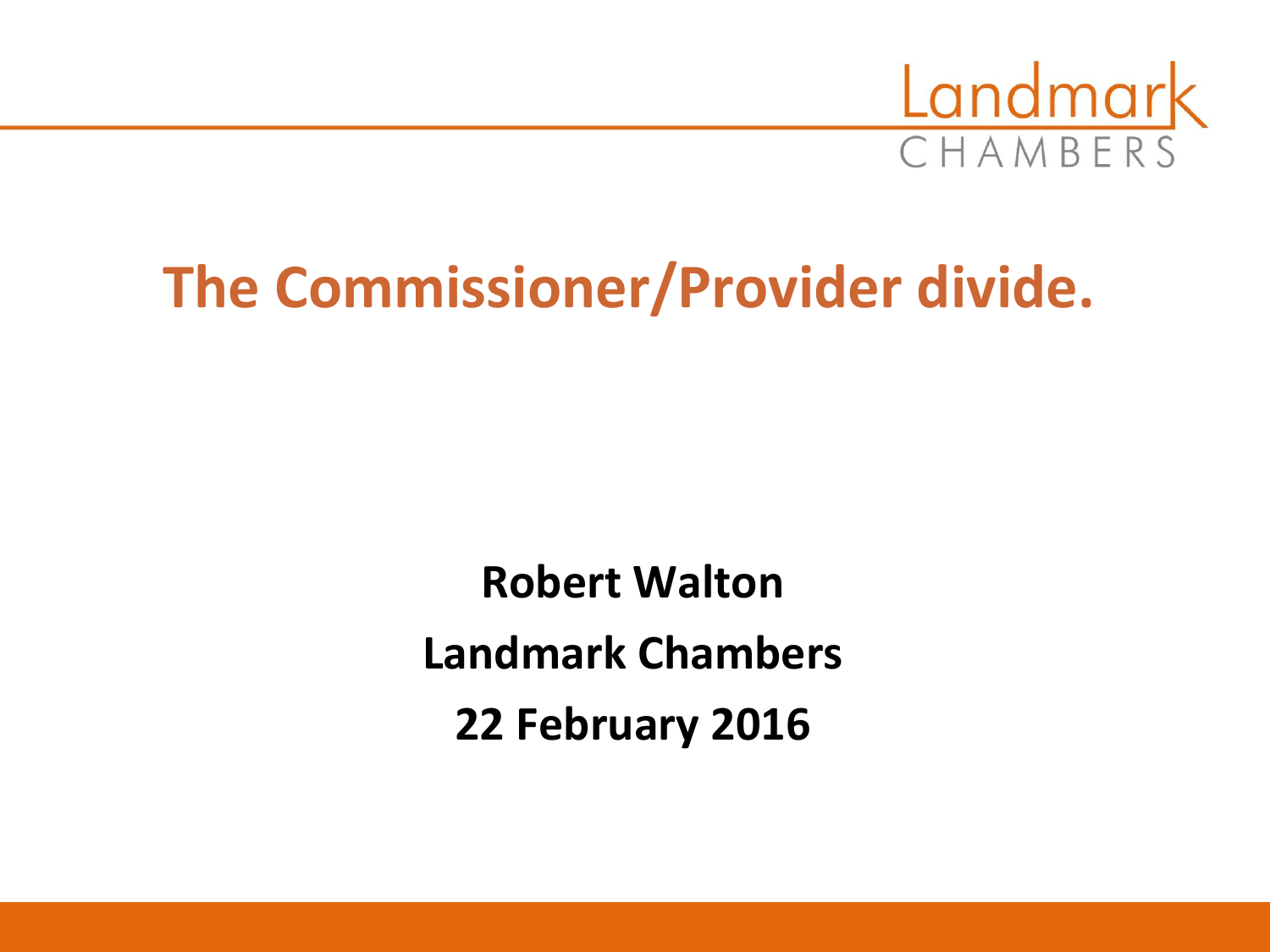# **Introduction**

- Topics to be considered:
	- The Commissioner / Provider divide
	- The Role of the Secretary of State
	- Commissioners
	- Providers
	- Contractual obligations
		- Commissioner requested services
		- Commissioner requested changes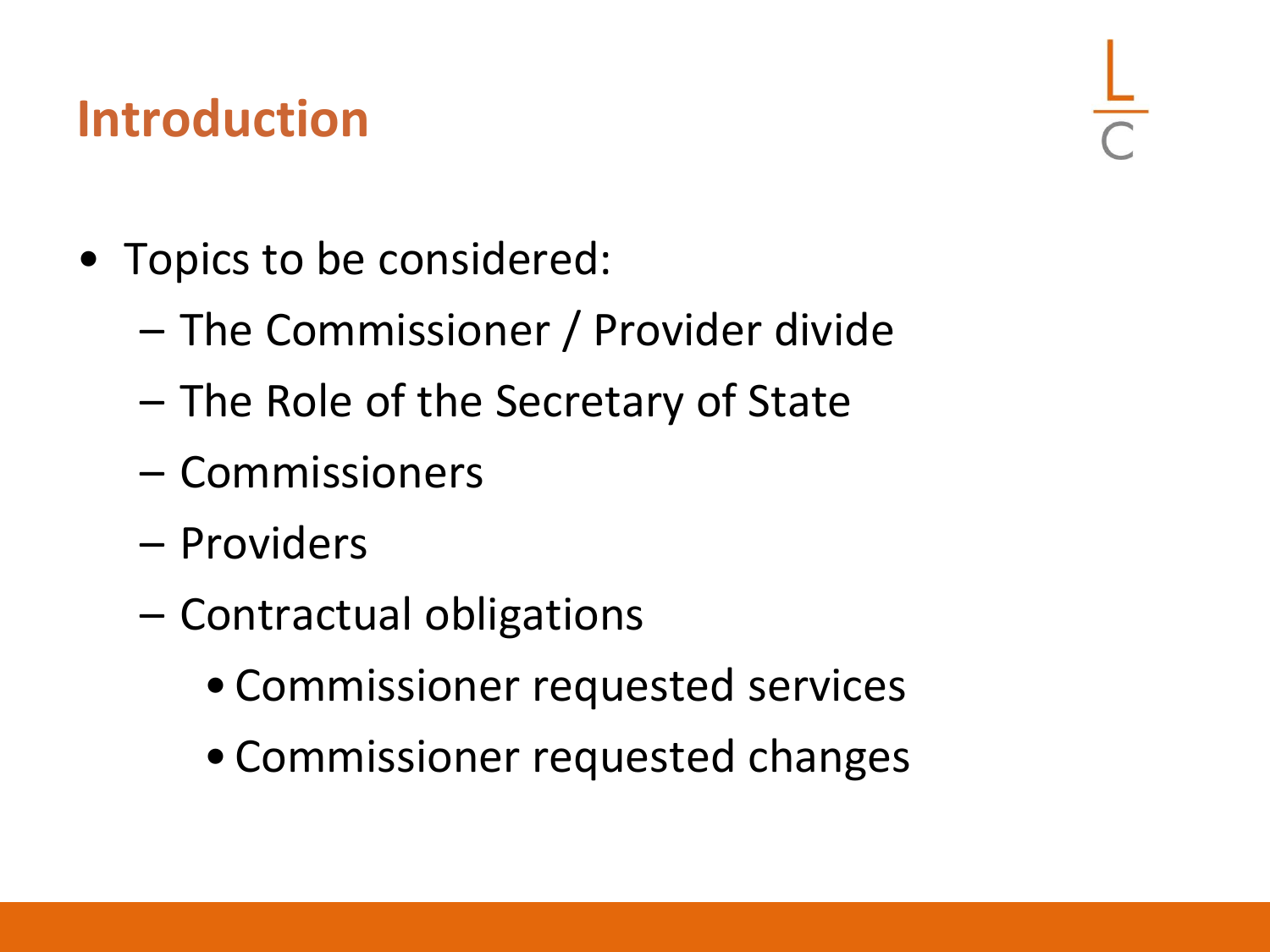"As a consequence of successive legislative reforms, the provision of healthcare under the auspices of the National Health Service ("NHS") in England is a complex web of organisations with separate roles to play in the provision of services to patients …"

"It is unnecessary for the purposes of this judgment to set out these arrangements in detail …."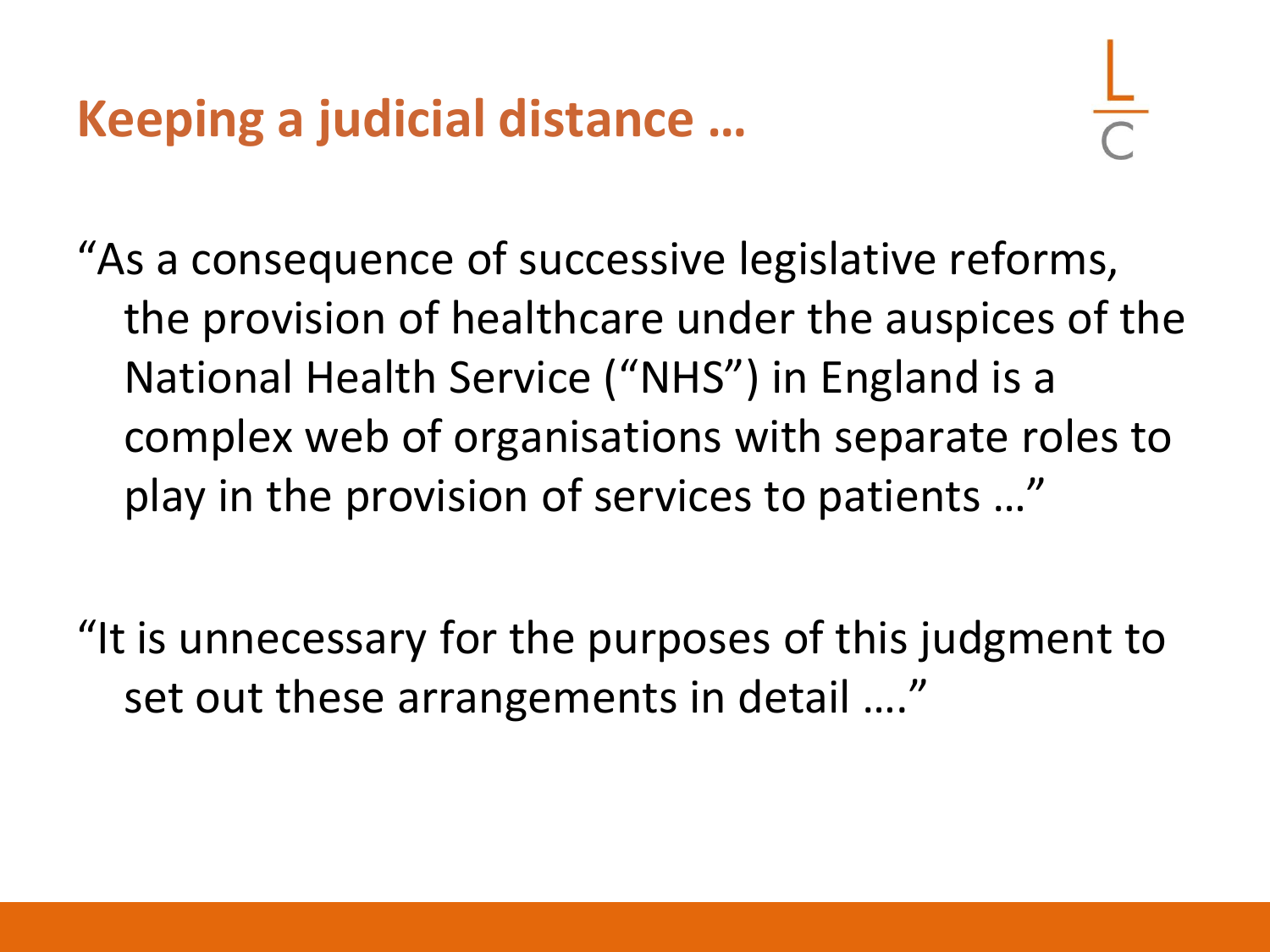# **Key legislation**

- National Health Act 2006, as amended principally by:
- Health Act 2009;
- Health and Social Care Act 2012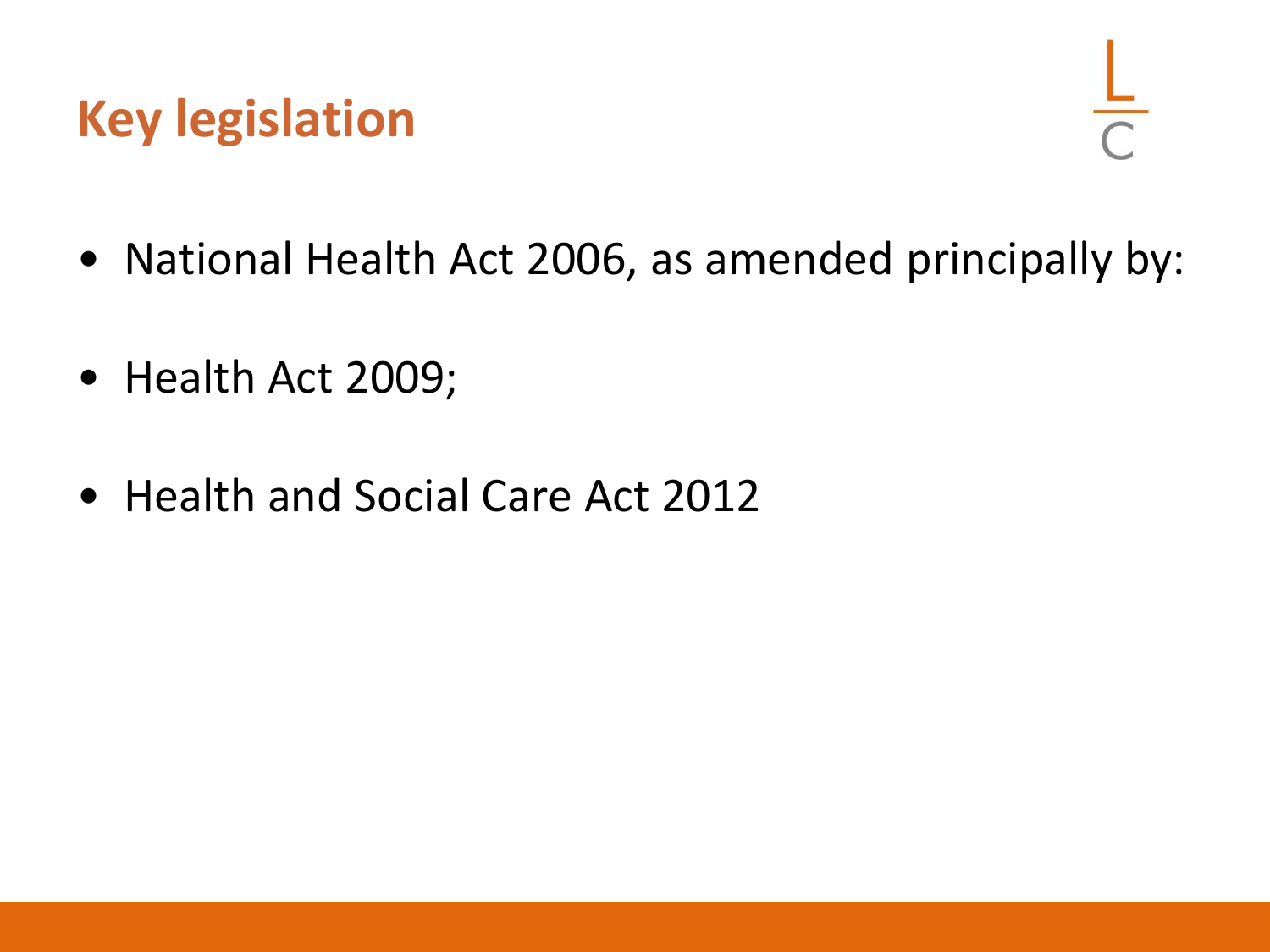#### **Some things never change …**

• "So much misrepresentation has been engaged in by the B.M.A. that the doctors who have voted or are voting in the plebiscite are doing so under a complete misapprehension of what the Health Service is. It has been frightening to speak to some doctors and to learn the extent to which their representatives have failed to inform them about the facts of the case. I have even spoken to representatives of the doctors who have attended the various conferences which have been held in London, and at which the members of the negotiating committee were supposed to have reported their discussions with me, and they themselves did not and do not understand what the facts are".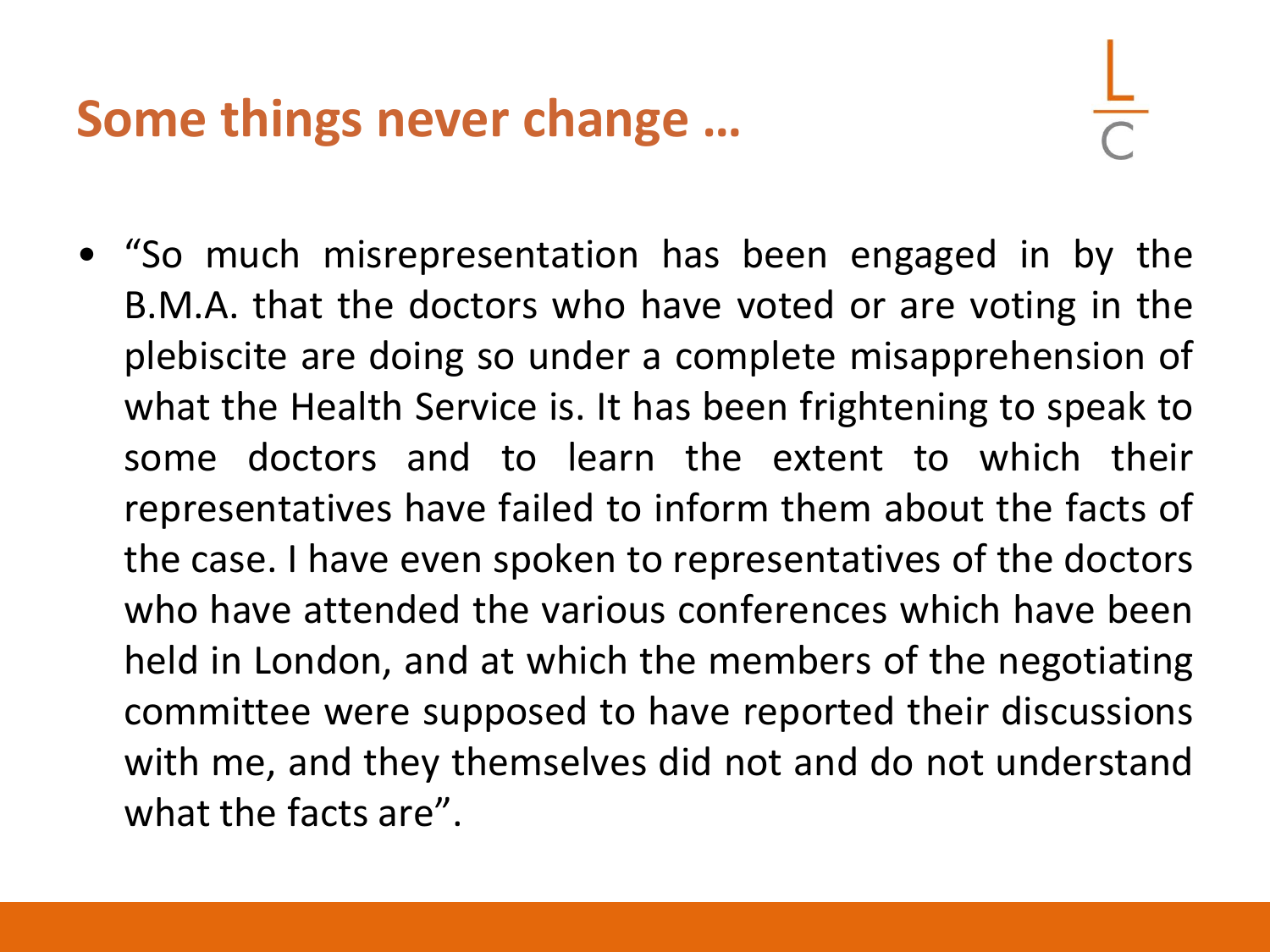- 72% consider the NHS to be "a symbol of what is great about Britain and we must do everything we can to maintain it"
- 21% it as "a great project for its time, but we probably cannot maintain its current form".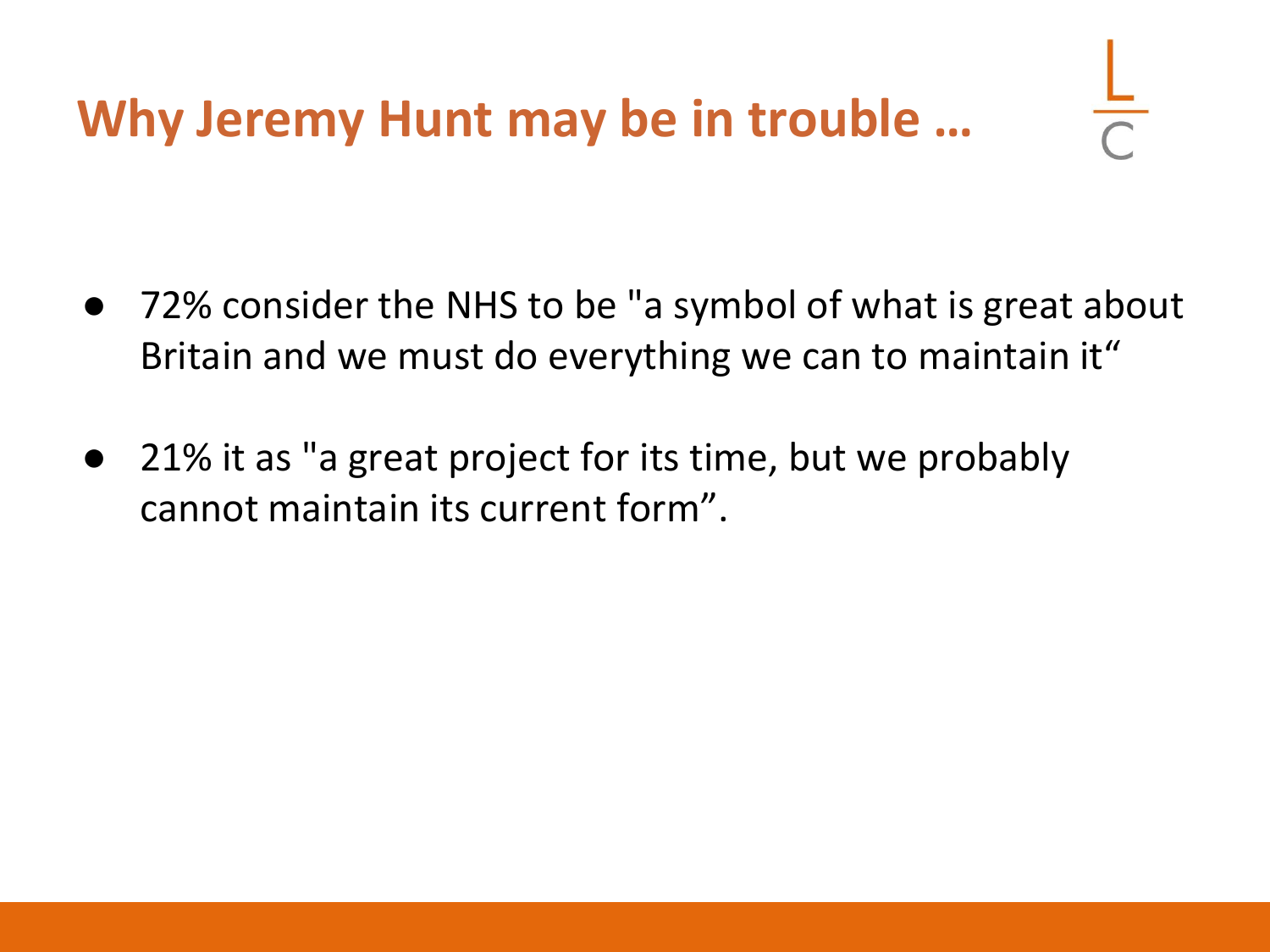# **The Commissioner / Provider divide in a nutshell**

- NHS bodies can be broadly divided into commissioners, providers and regulators;
- Funds are provided by the Department of Health to Clinical Commissioning Groups (CCGs) in order to commission NHS services for the patients for which each CCG has statutory responsibility. The funds are provided via NHS England;
- CCGs are under a statutory duty to make "arrangements" with providers under which providers of NHS services agreed to deliver clinical services to NHS patients in exchange for payments made by commissioners to the providers;
- NHS providers must provide NHS services in accordance with their contractual obligations; and
- NHS providers have legal duties of care to NHS patients;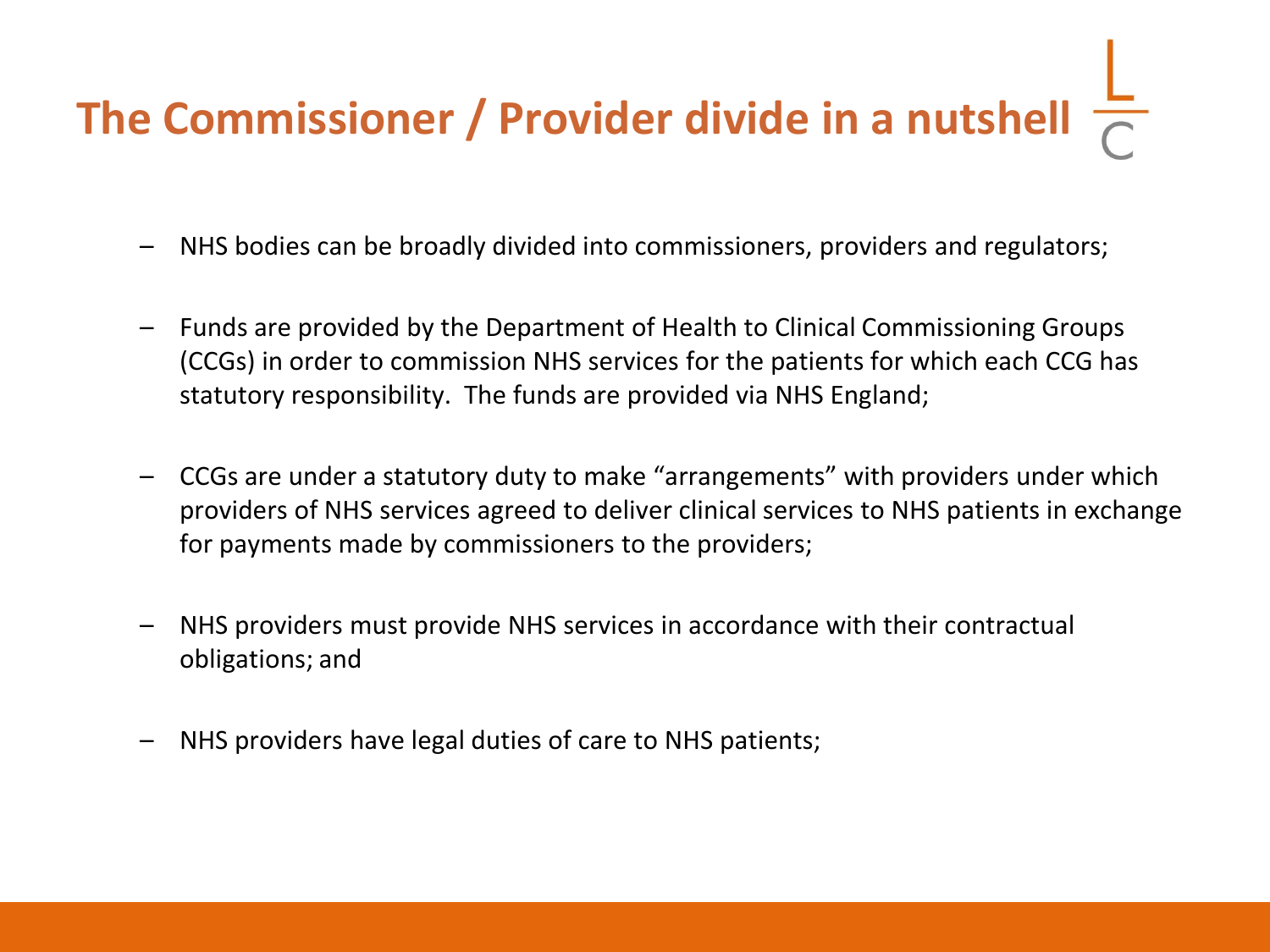#### **Budget**

- Original budget for the NHS = £437m (roughly £15bn at today's values).
- For 2015/2016 the overall NHS Budget was c.£116bn.
- Expenditure on the NHS was c.3.5% of GDP in 1950, rising to c.8% on 2010
- Netherlands and Sweden > 10%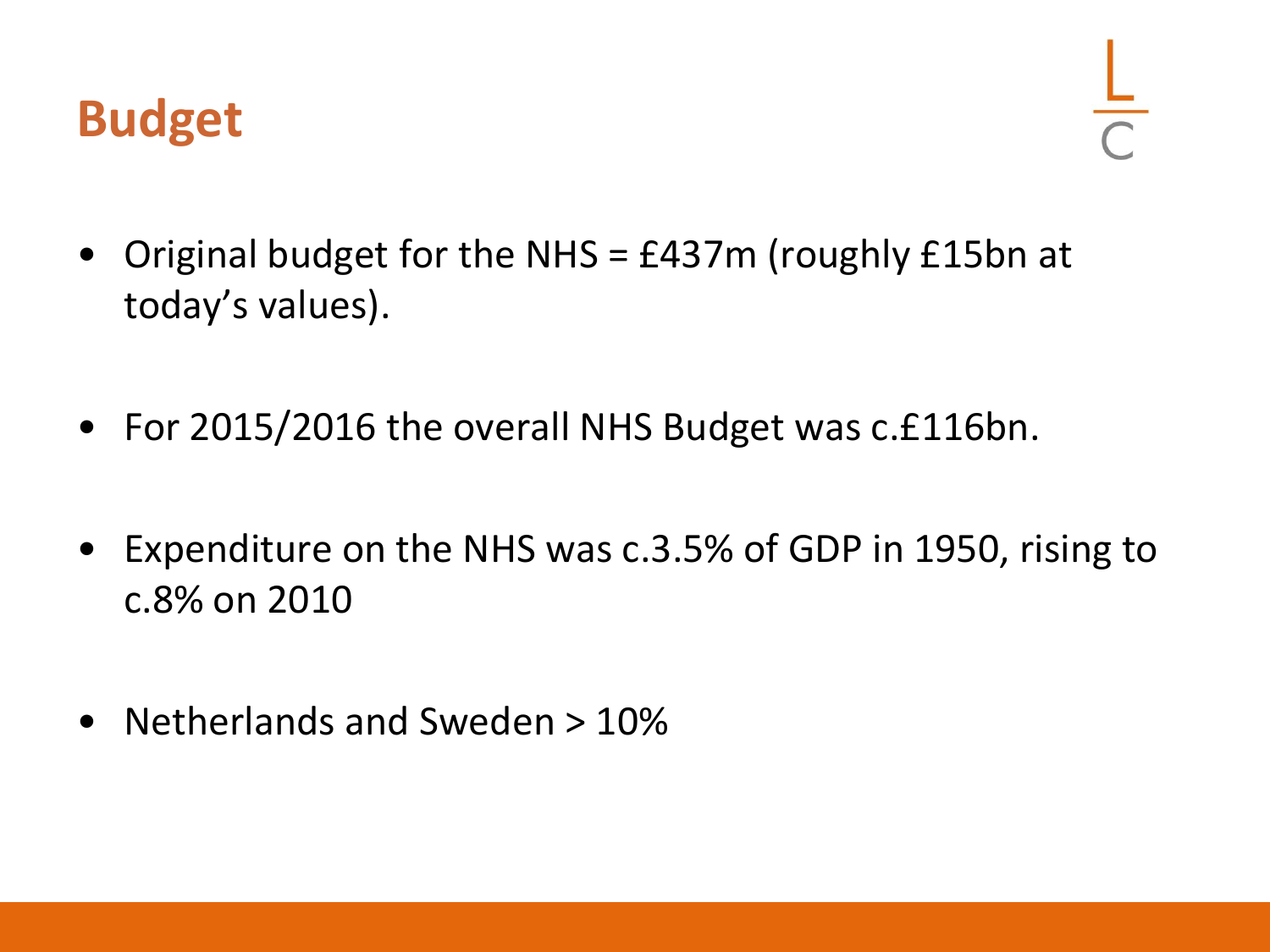# **The Secretary of State: s.1 of the 2006 Act**

- (1) The Secretary of State must continue the promotion in England of a comprehensive health service designed to secure improvement—
- (a) in the physical and mental health of the people of England, and (b) in the prevention, diagnosis and treatment of physical and mental illness.
- (2) For that purpose, the Secretary of State must exercise the functions conferred by this Act so as to secure that services are provided in accordance with this Act.
- (3)The Secretary of State retains ministerial responsibility to Parliament for the provision of the health service in England.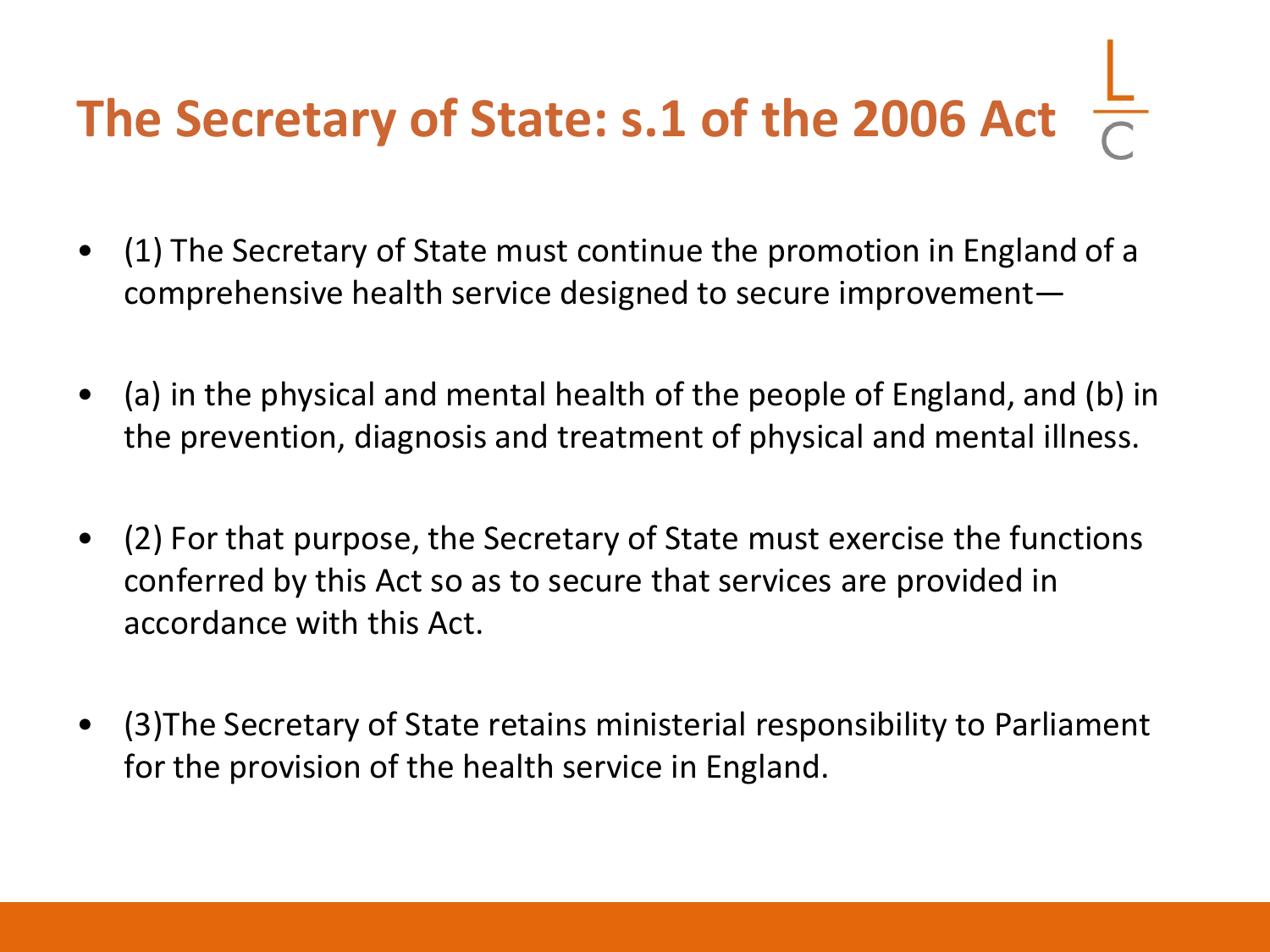#### **Mandate – before the start of every financial year**

- The Secretary of State must specify in the mandate—
- the objectives that the Secretary of State considers the Board should seek to achieve in the exercise of its functions during that financial year and such subsequent financial years as the Secretary of State considers appropriate, and
- any requirements that the Secretary of State considers it necessary to impose on the Board for the purpose of ensuring that it achieves those objectives.
- The Secretary of State must also specify in the mandate the amounts that the Secretary of State has decided to specify in relation to the financial year for the purposes of section 223D(2) and (3) (limits on capital and revenue resource use)….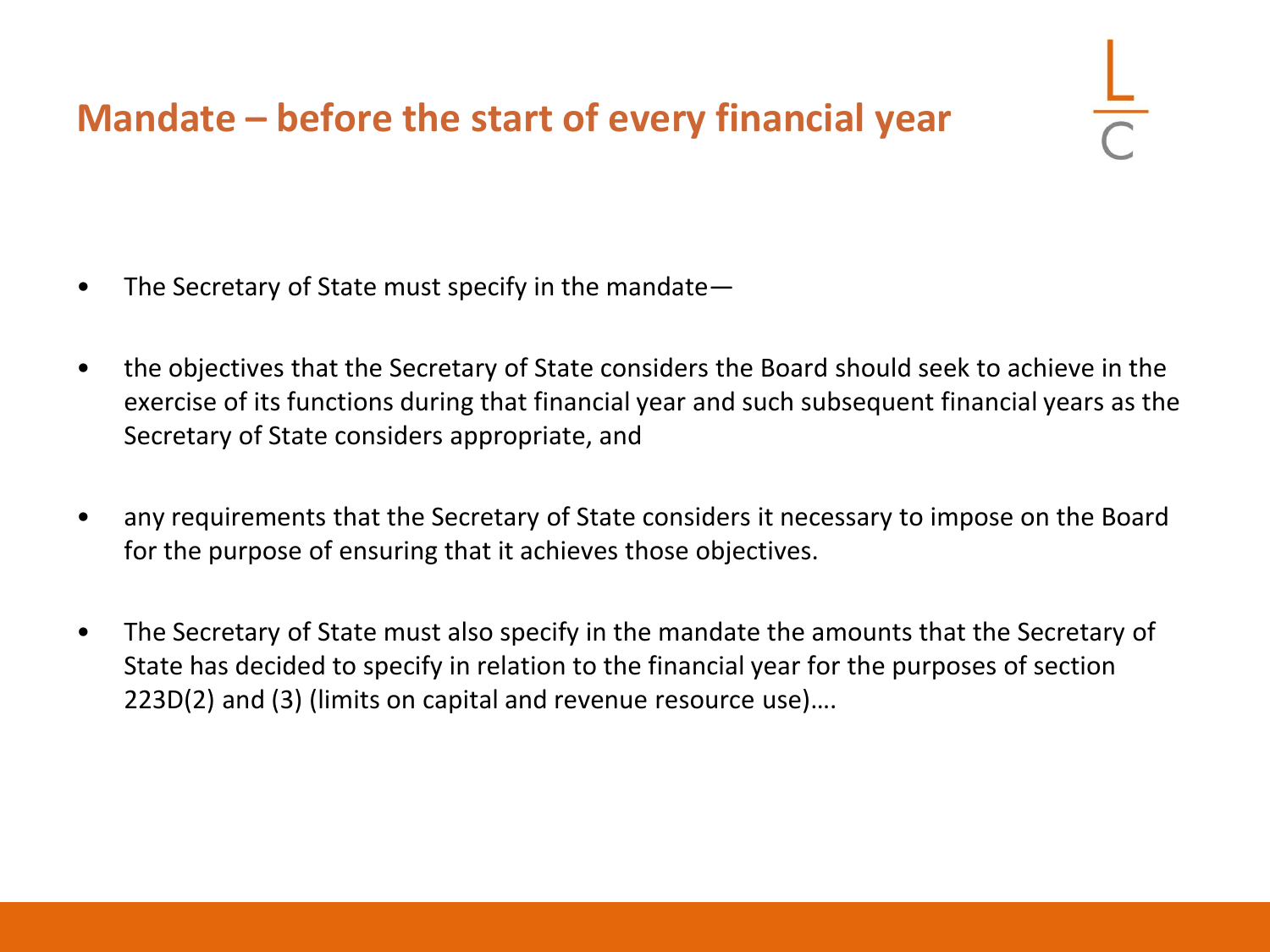# **Ex p. Coughlan [2001] 2 QB 213**

• 25. When exercising his judgment he has to bear in mind the comprehensive service which he is under a duty to promote as set out in section 1. However, as long as he pays due regard to that duty, the fact that the service will not be comprehensive does not mean that he is necessarily contravening either section 1 or section 3. The truth is that, while he has the duty to continue to promote a comprehensive free health service and he must never, in making a decision under section 3, disregard that duty, a comprehensive health service may never, for human, financial and other resource reasons, be achievable. Recent history has demonstrated that the pace of developments as to what is possible by way of medical treatment, coupled with the ever increasing expectations of the public, mean that the resources of the NHS are and are likely to continue, at least in the foreseeable future, to be insufficient to meet demand.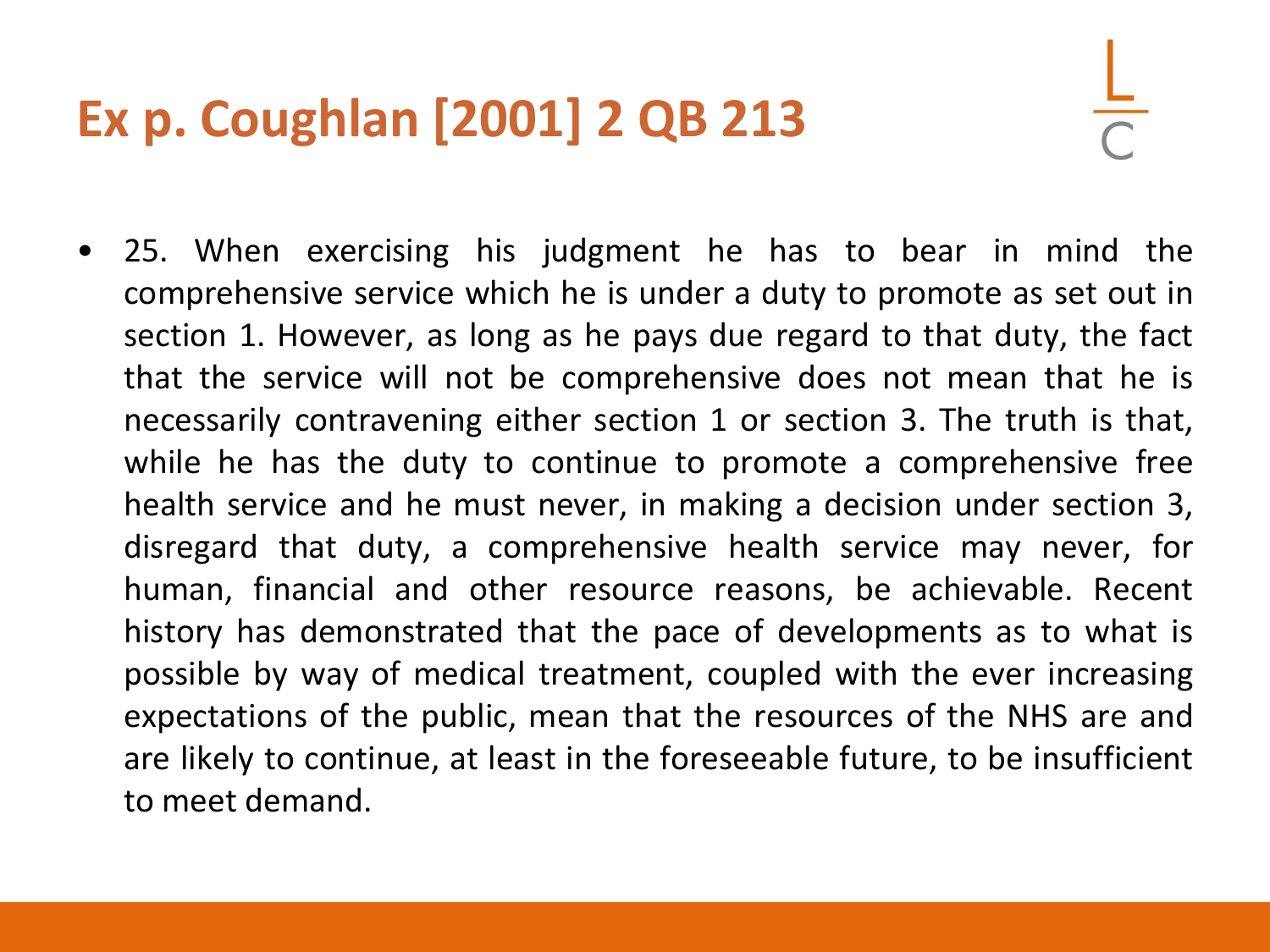# **Ex p. Coughlan (2)**

• 26 In exercising his judgment the Secretary of State is entitled to take into account the resources available to him and the demands on those resources. In R v Secretary of State for Social Services, Ex p Hincks (1980) 1 BMLR 93 the Court of Appeal held that section 3(1) of the 1977 Act does not impose an absolute duty to provide the specified services. The Secretary of State is entitled to have regard to the resources made available to him under current government economic policy.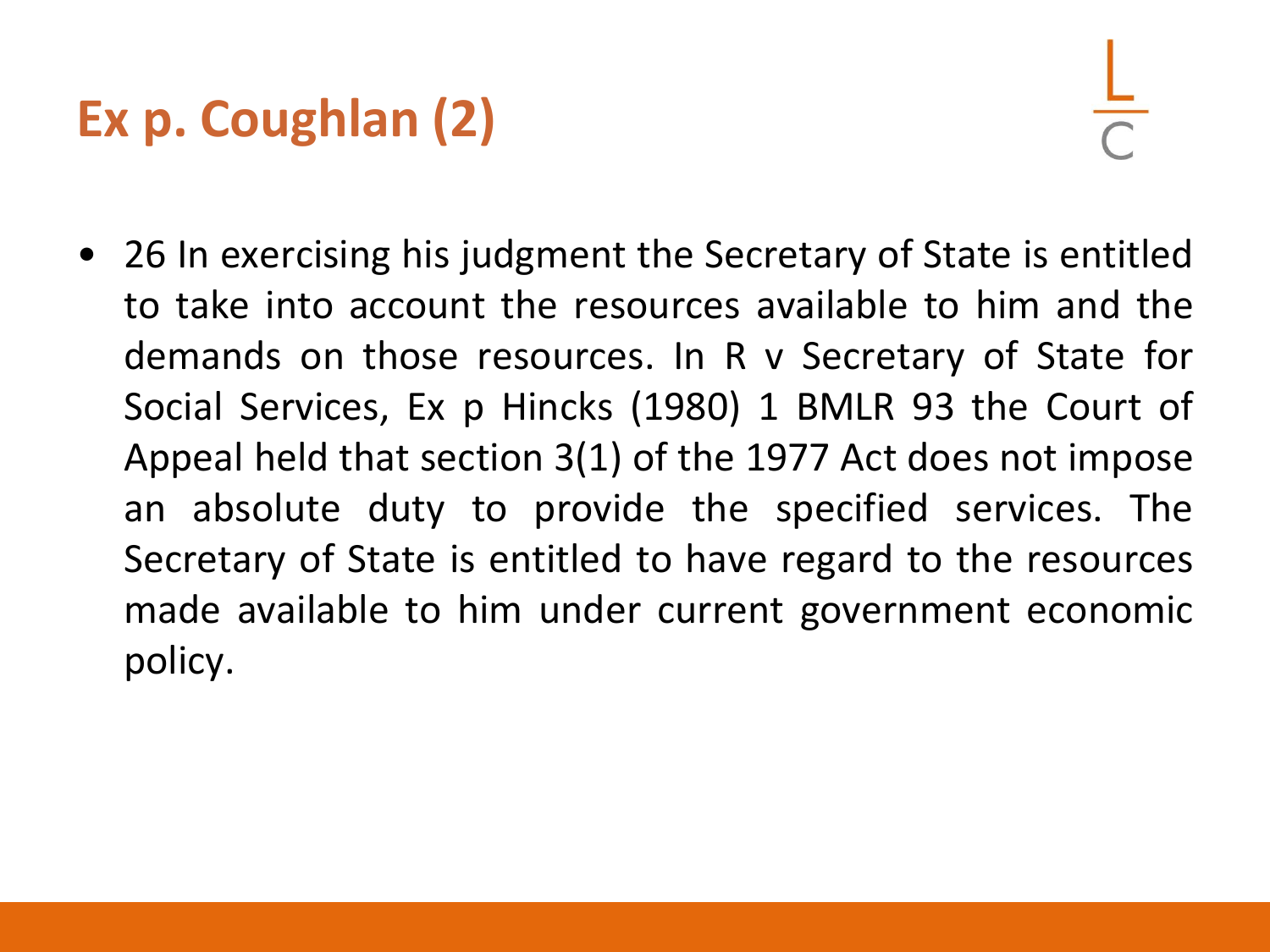#### **Commissioners – a sick system?**

– With around 400 separate local organisations each responsible for commissioning different health and social care services, the current organisational landscape is fragmented and unsustainable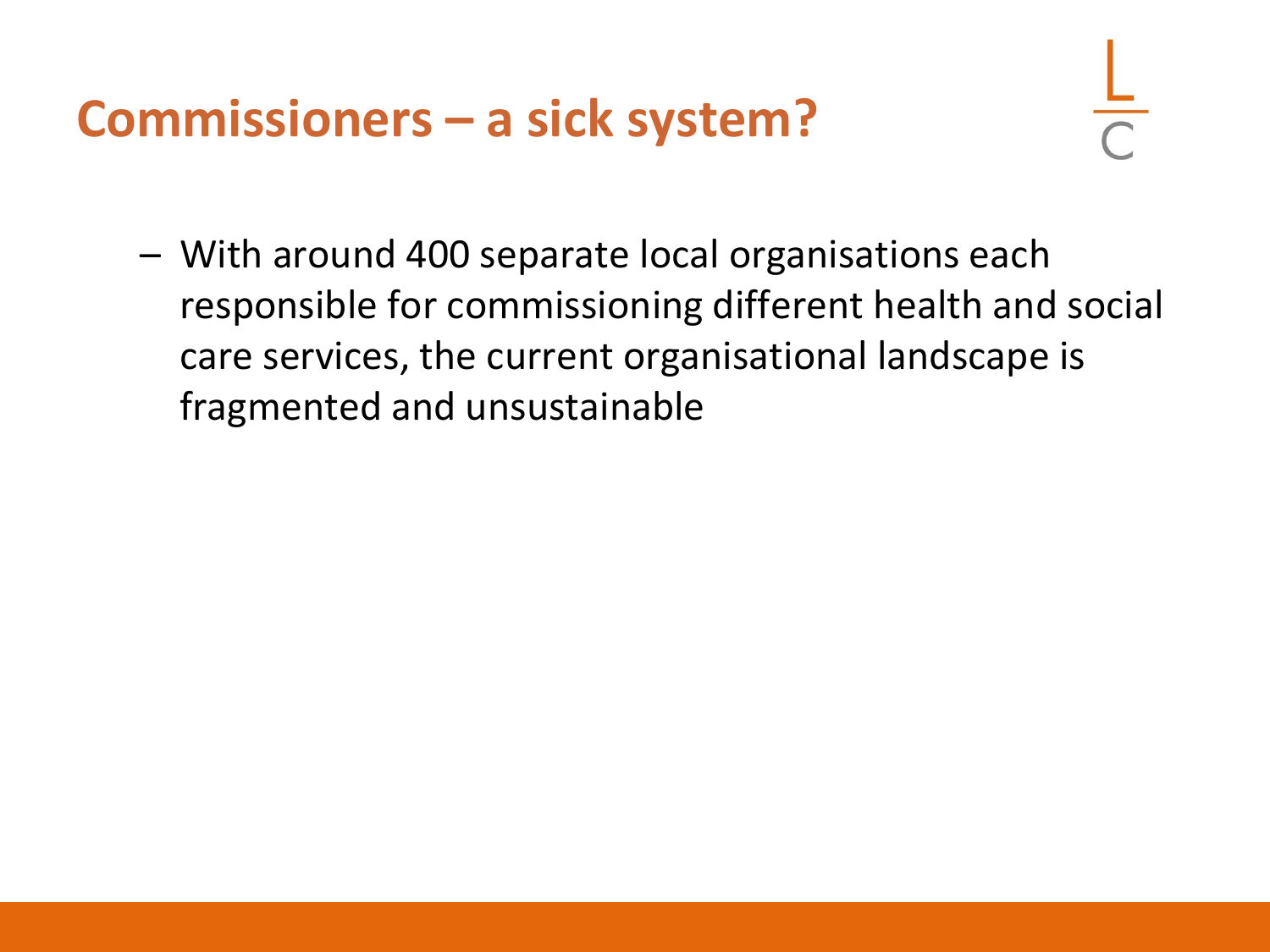# **NHS England**

- The trading name for the National Health Service Commissioning Board;
- statutory body, section 1H of the 2006 Act (inserted by s.9 of the 2012 Act).
- responsible for commissioning the contracts for GPs (primary care), pharmacists, and dentists as well as certain specialist NHS services.
- also licenses Clinical Commissioning Groups (CCGs).
- Regulatory role
- Strategic role: NHS England also has a strategic stance see for example its *Five Year Forward View*, October 2014.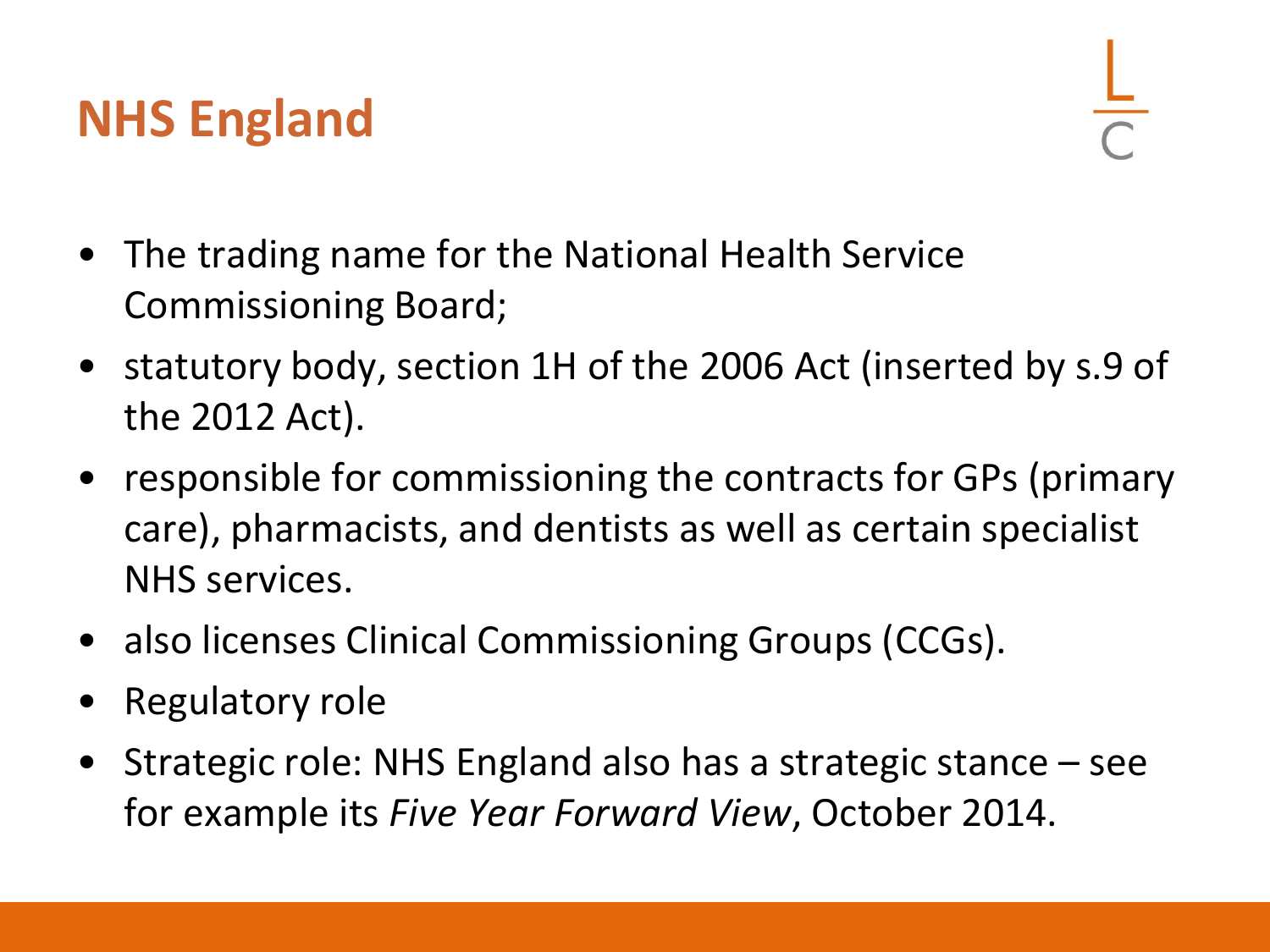

- The sole legal function of the CCGs is as commissioners of NHS services.
- CCGs are also the product of statute: see s.1I of the 2006 Act;
- Duties set out by s.3 of the 2006 Act: must arrange for the provision of the following to such extent as it considers necessary to meet the reasonable requirements of the persons for whom it has responsibility …. hospital accommodation, other accommodation; medical, dental, ophthalmic, nursing and ambulance services, breastfeeding and young children….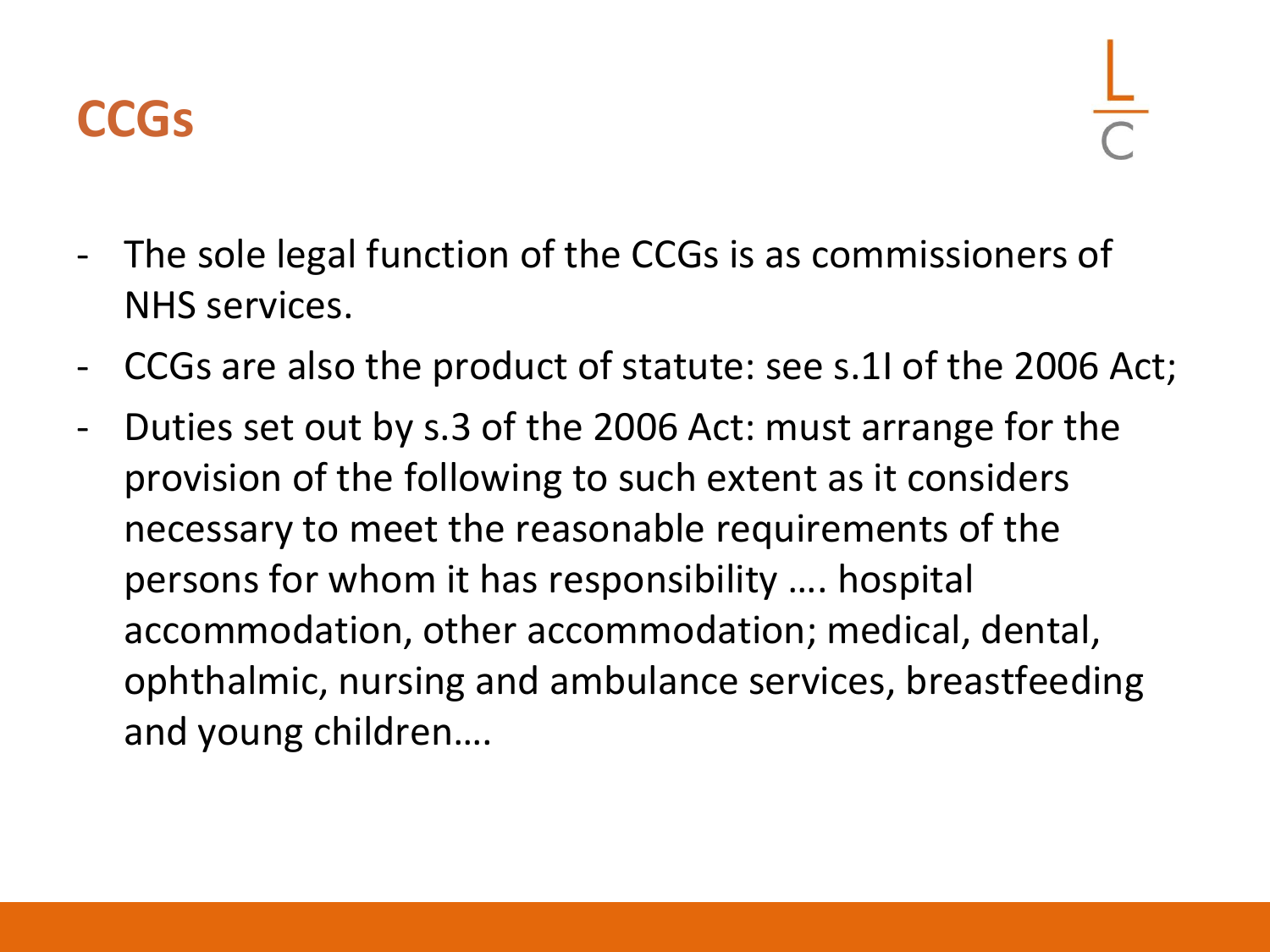

- Membership bodies, with local GP practices as the members;
- Led by an elected Governing Body made up of GPs, other clinicians including a nurse and a secondary care consultant, and lay members;
- Responsible for about 60% of the NHS budget; or £60 billion per year;
- Responsible for healthcare commissioning such as mental health services, urgent and emergency care, elective hospital services, and community care; and
- Independent, and accountable to the Secretary of State for Health through NHS England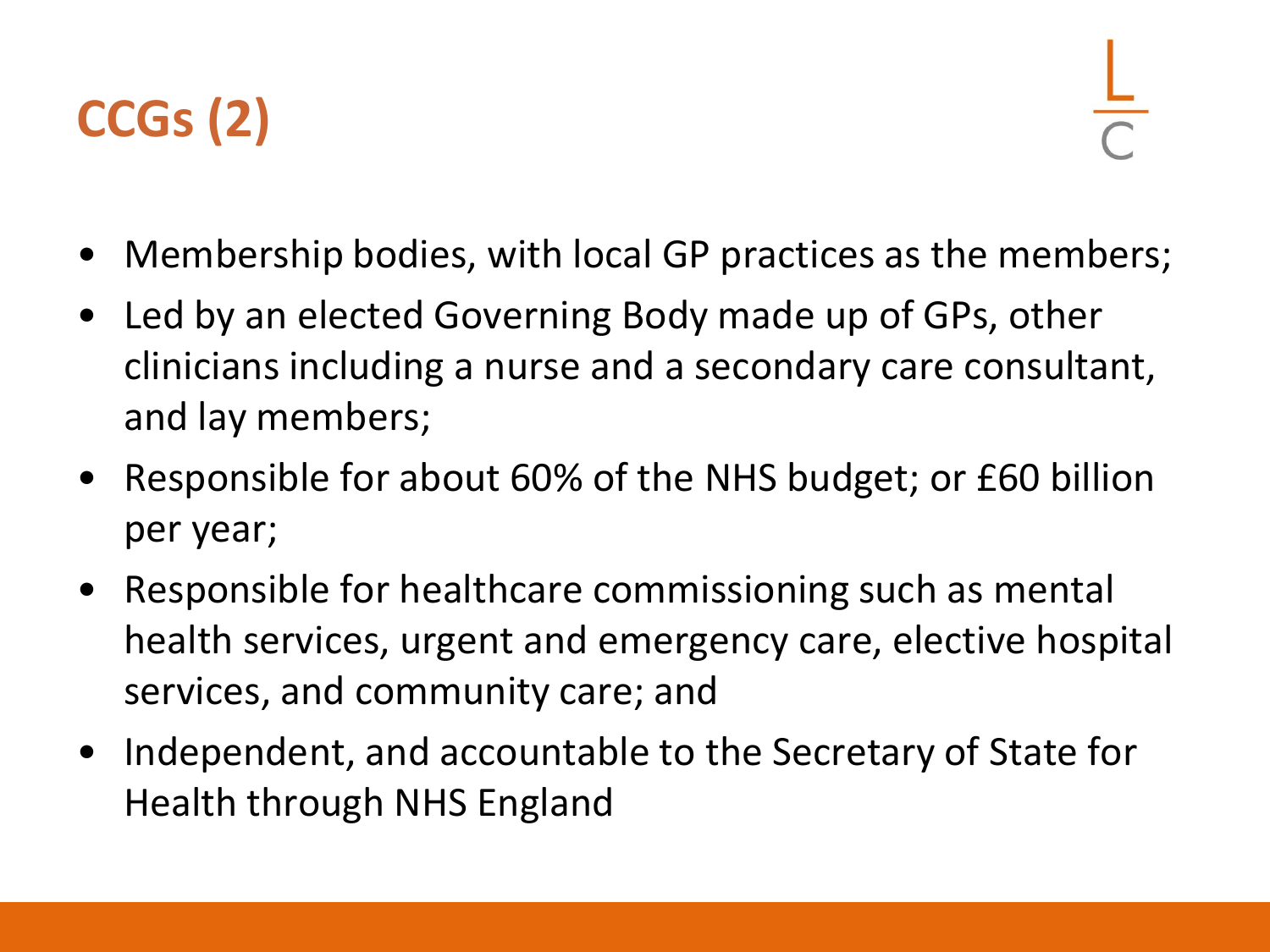#### **Local Authorities**

- Each local authority must take such steps as it considers appropriate for improving the health of the people in its area.
- E.g. breastfeeding campaigns, obesity and weight reduction services, Health checks, Sexual health services, Stopping smoking, Drug and alcohol support services, Mental health and wellbeing, Physical activity, Workplace health, and preventing excess winter deaths.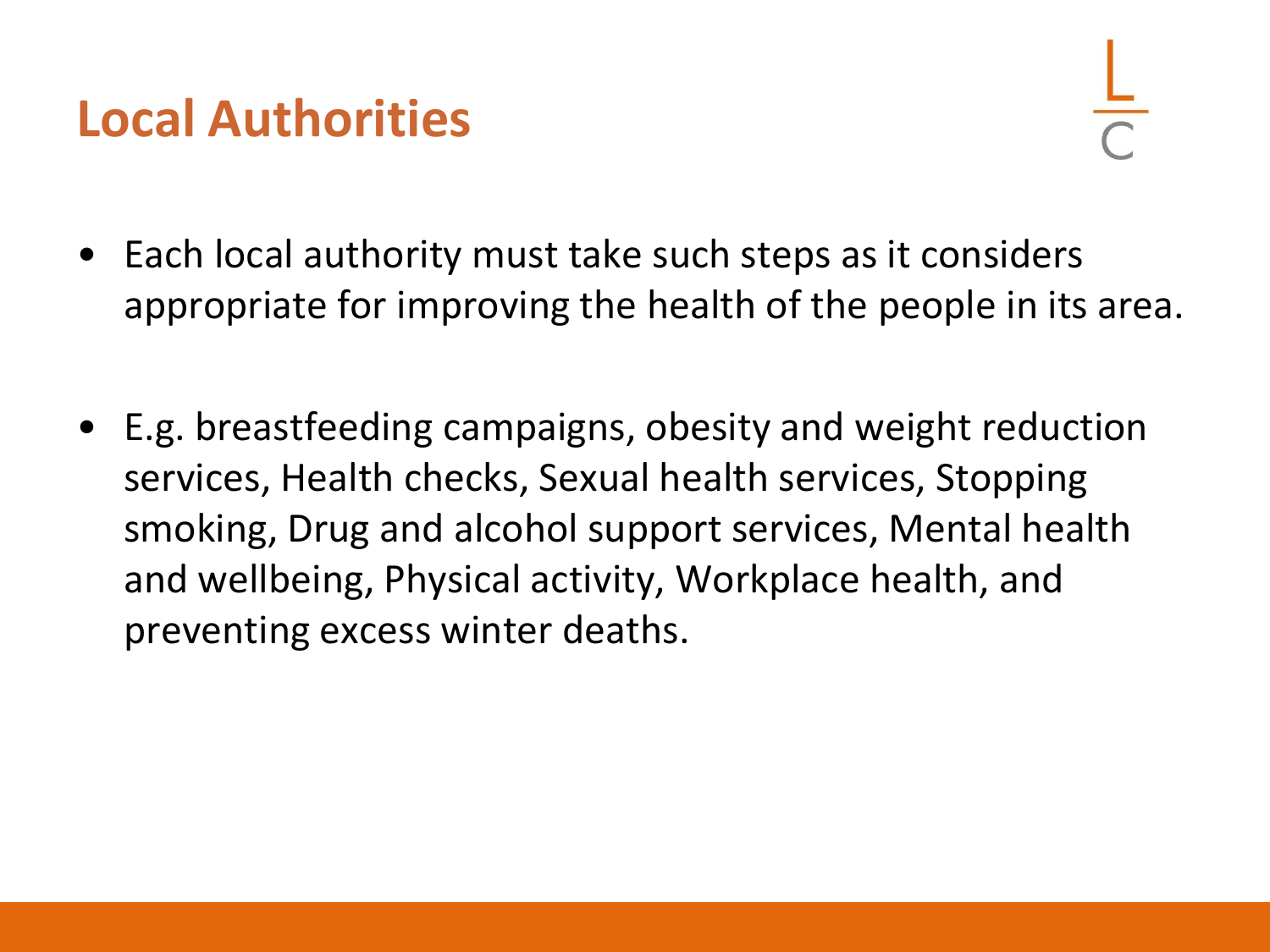### **Health & Wellbeing Boards**

• A Health and Wellbeing Board must, for the purpose of advancing the health and wellbeing of the people in its area, encourage persons who arrange for the provision of any health or social care services in that area to work in an integrated manner.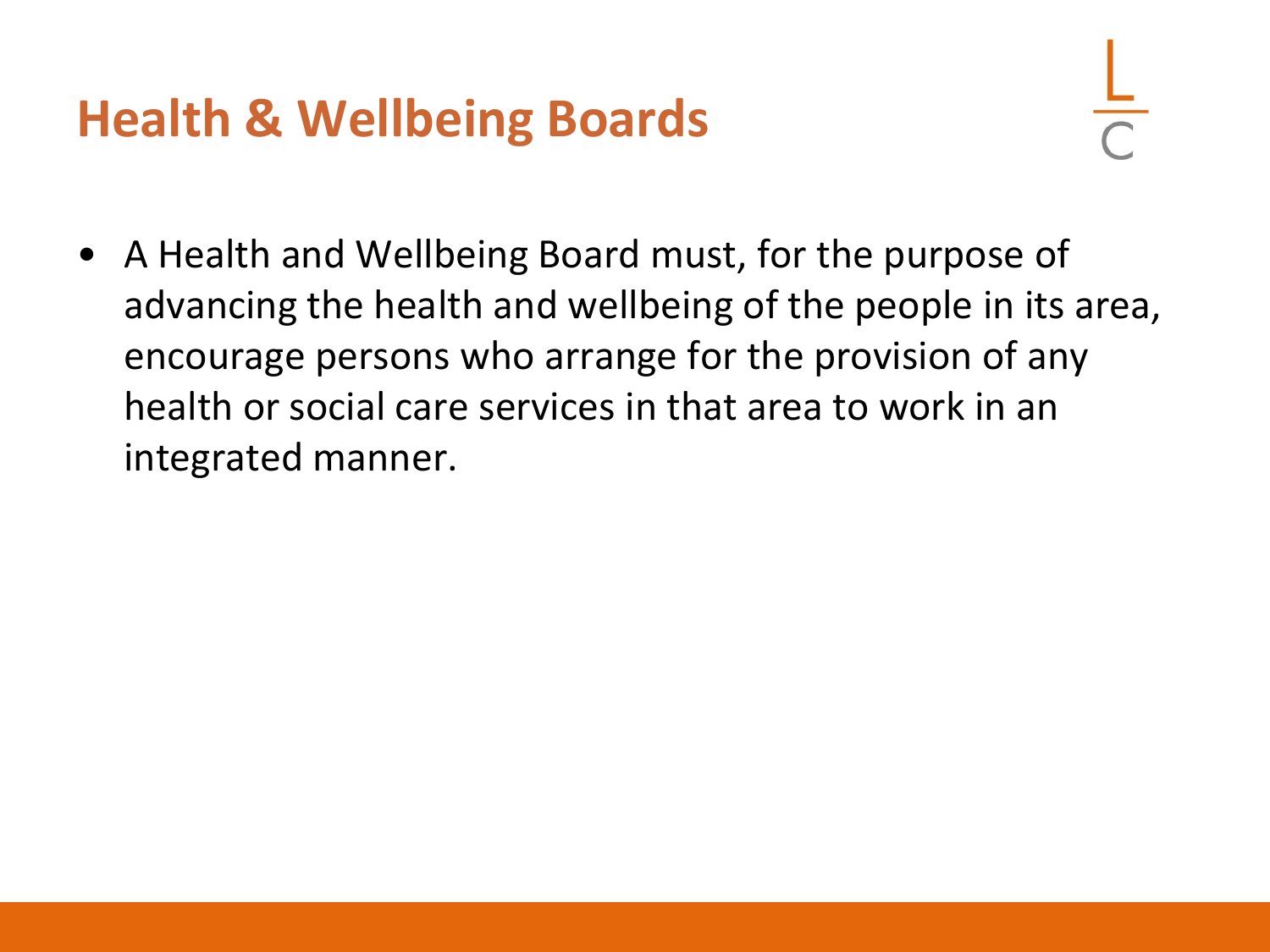#### **Providers: GPs**

- The Board must, to the extent that it considers necessary to meet all reasonable requirements, exercise its powers so as to secure the provision of primary medical services throughout England.
- The Board may (in addition to any other power conferred on it) make such arrangements for the provision of primary medical services as it considers appropriate; and it may, in particular, make contractual arrangements with any person.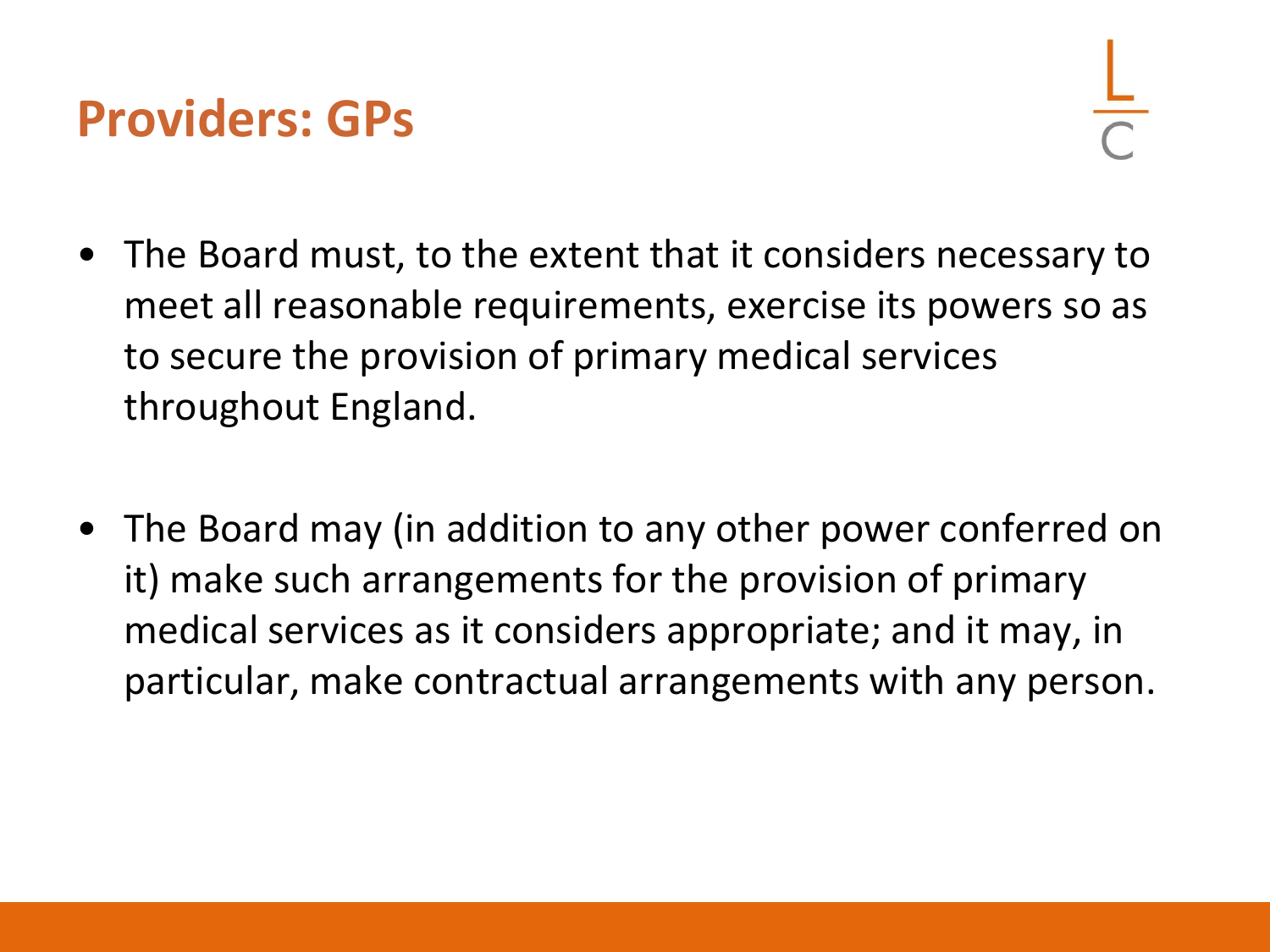#### **Dental Practices**

- Almost all dental practices are private sector business
- Run under contract with NHS England, as to which see Part 5 of the 2006 Act (Dental Services) and the NHS (General Dental Services Contracts) Regulations 2005.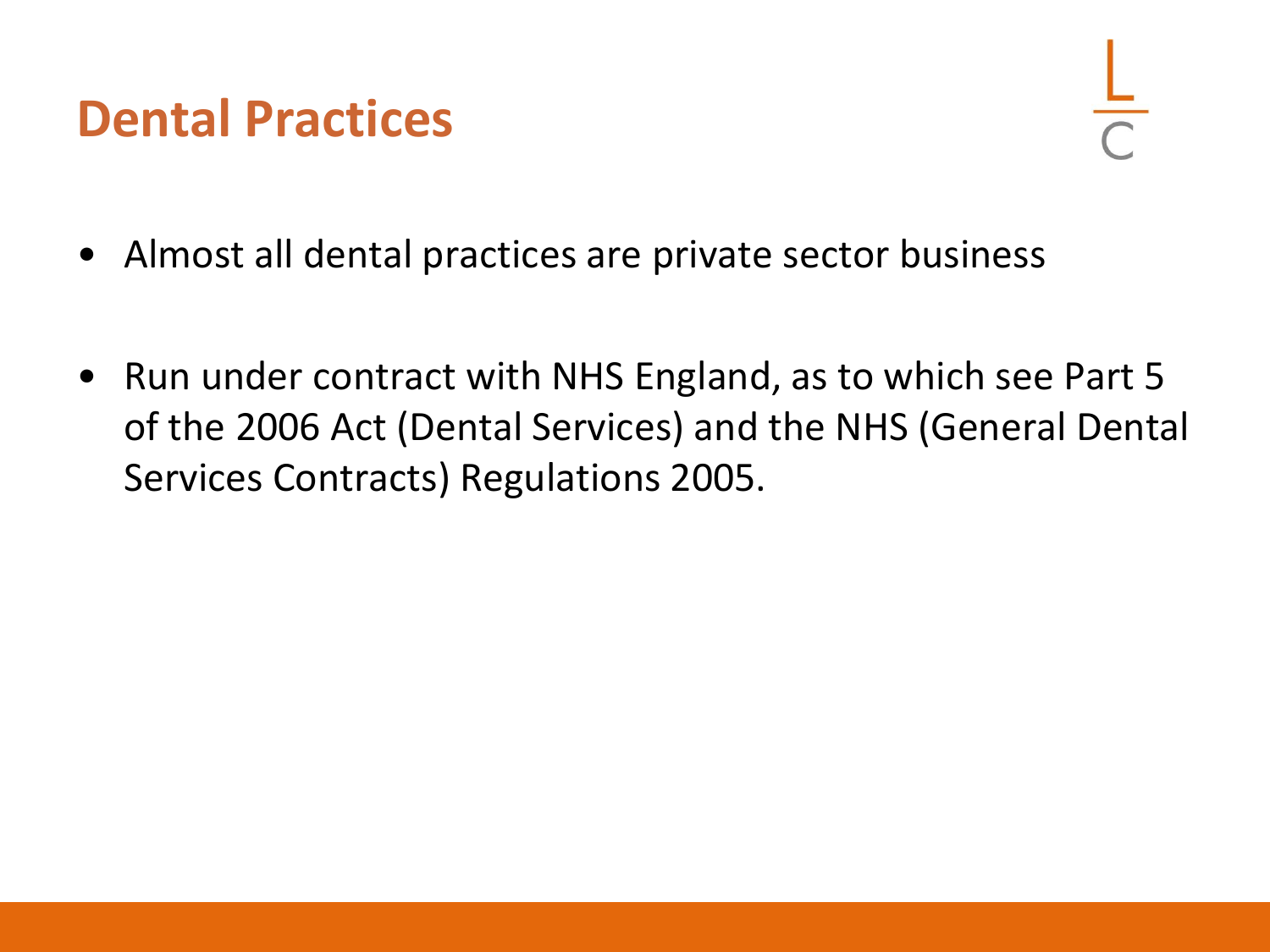#### **NHS Trusts**

- established by the Secretary of State pursuant to s.25 of the 2006 Act;
- statutory duty to exercise their functions "effectively, efficiently and economically": see s.26 of the 2006 Act;
- Detailed provision as to their established, powers and duties is set out in Schedule 4 of the Act;
- Further provision about their financing set out in Schedule 5;
- Supported by the NHS Trust Development Authority (NHSTDA).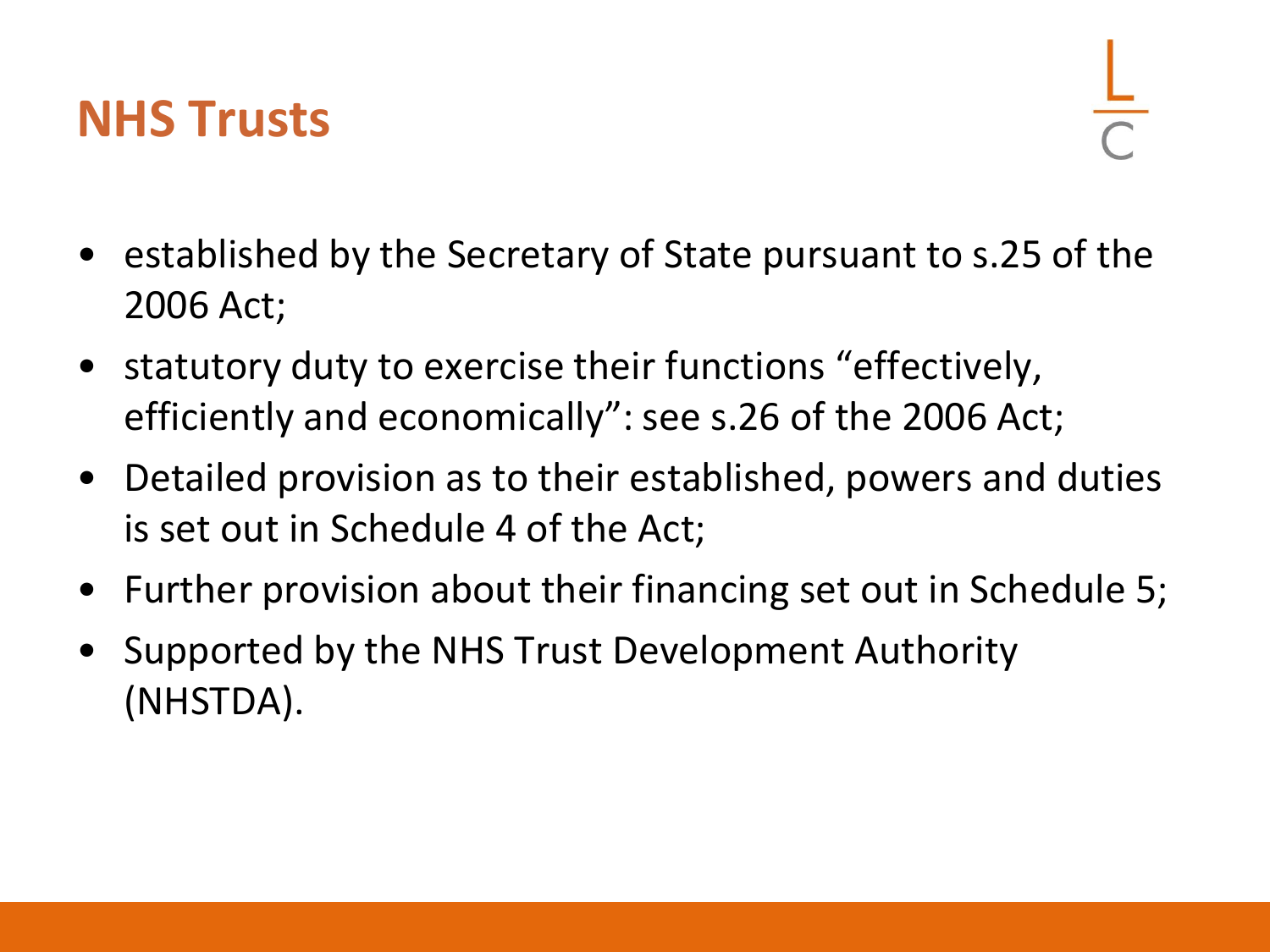# **The demise of NHS Trusts?**

- NHS Trusts will become a NHS Foundation Trust, or be taken over by a Foundation Trust, by April 2016
- Optimistic, to say the least.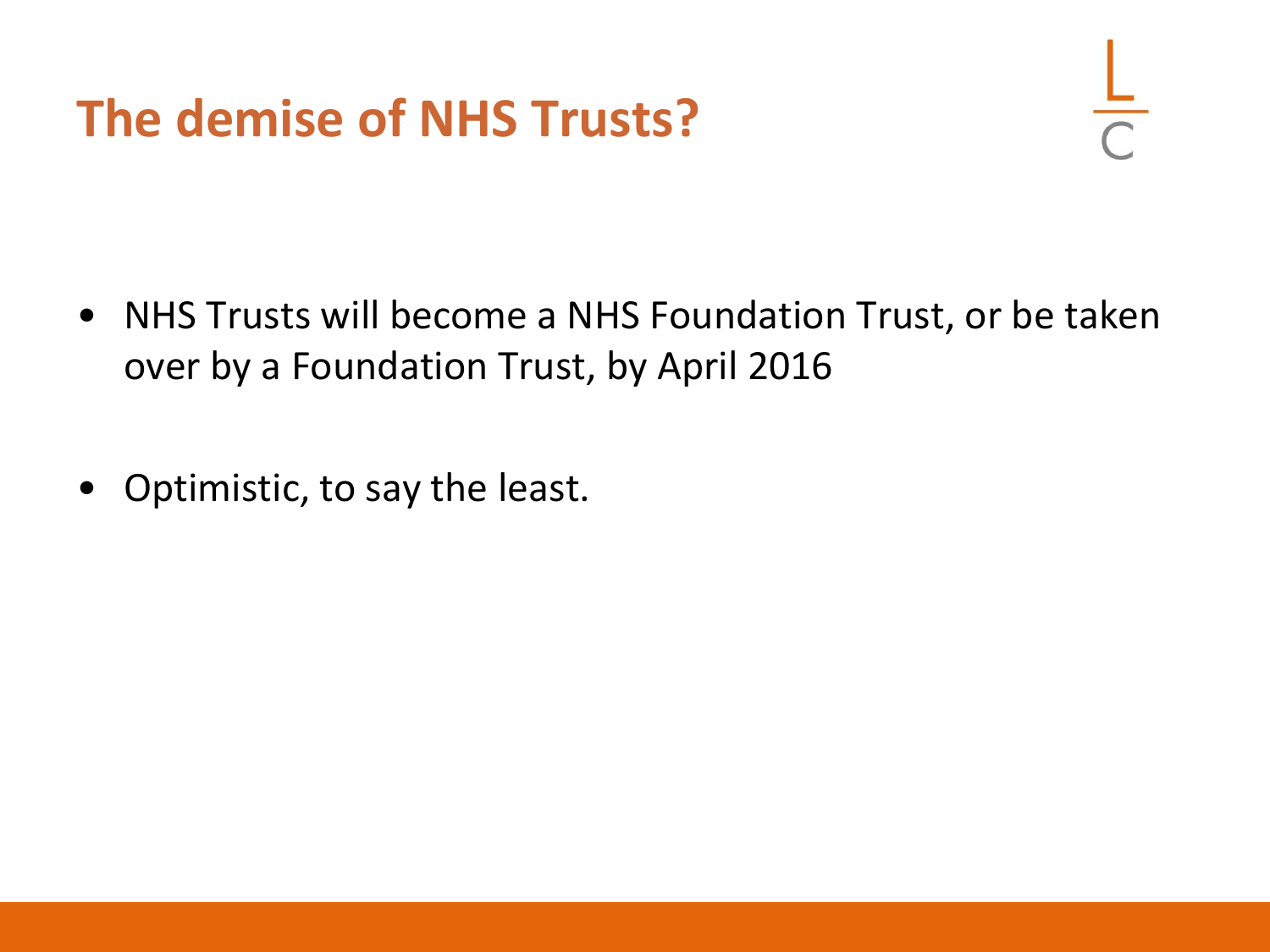### **NHS Foundation Trusts**

- public benefit corporations;
- accountable to local people, who can become board members and governors;
- Public involvement is also secured by consultation requirements;
- cannot be made subject of a Direction made by the Secretary of State;
- financial freedoms;
- regulated and licenced by Monitor.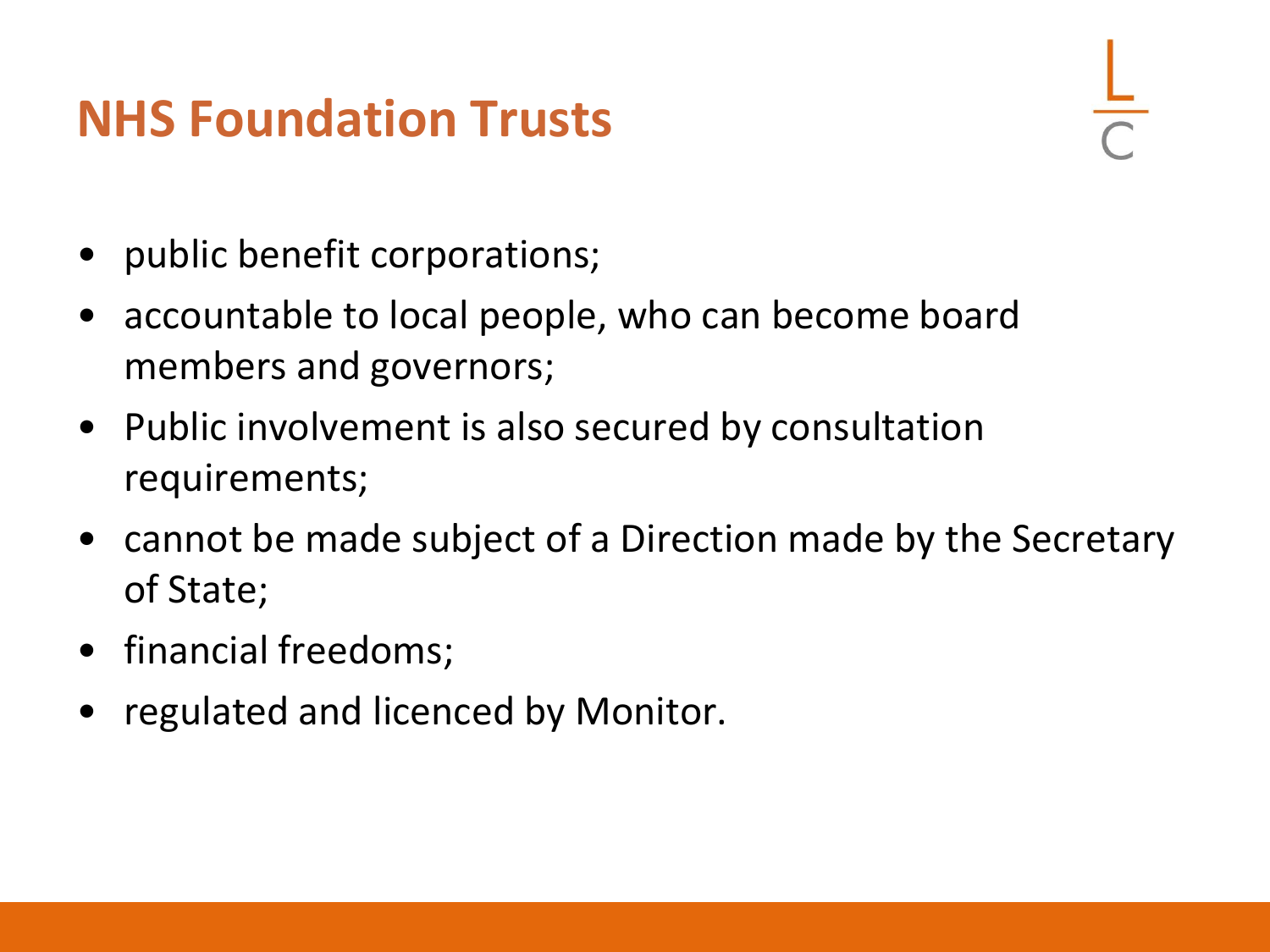#### **Quarterly report: 19.2.16**

- 182 out of the 241 NHS providers reported a deficit for the second quarter of the year
- overall, the NHS provider sector reported a year-to-date deficit of £1.6 billion – £358 million worse than planned
- delayed discharges are estimated to have cost NHS providers £270 million over the first 6 months of this financial year
- the provider sector spent £1.8 billion on contract and agency staff – almost double what they planned.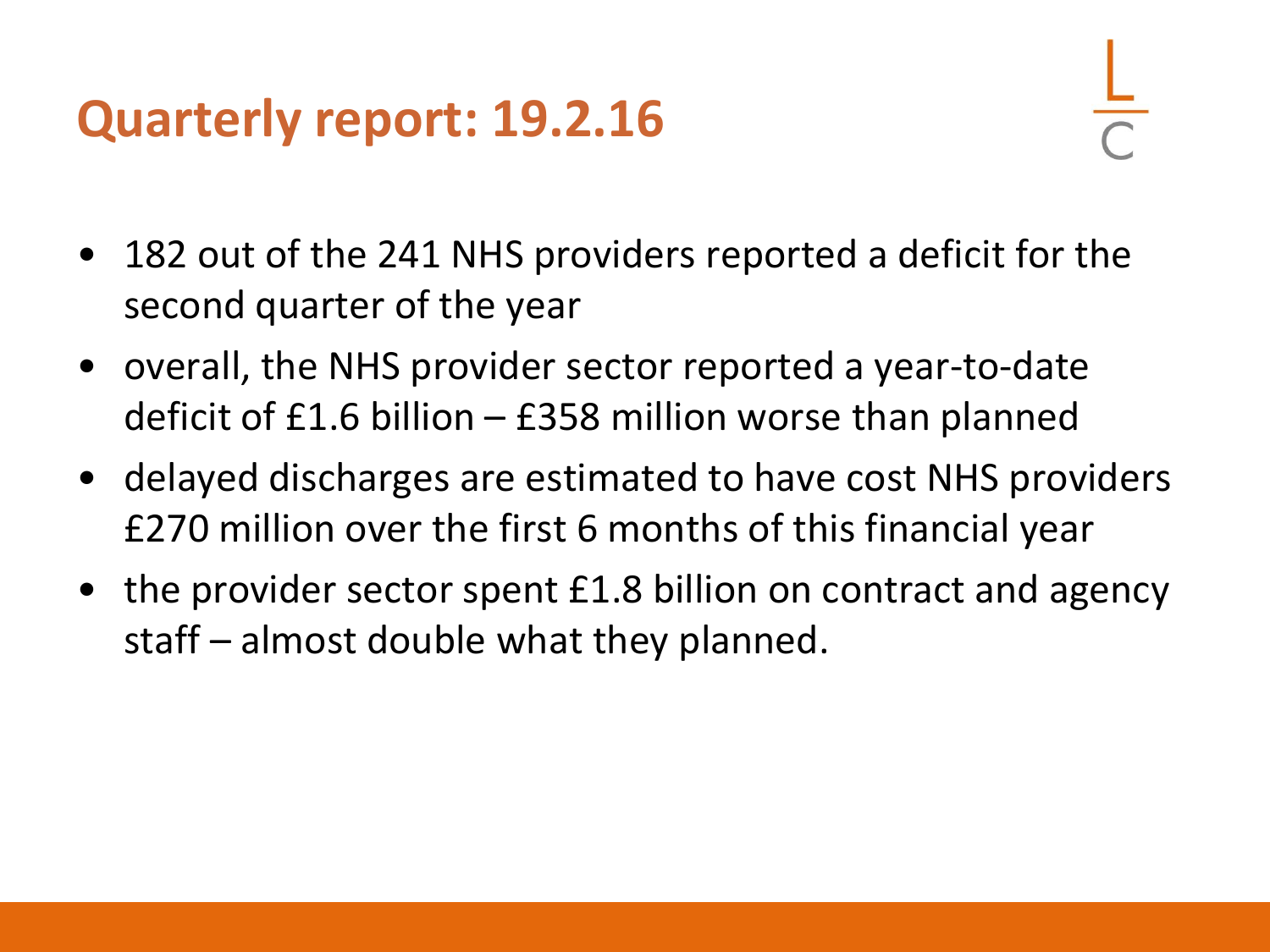#### **Commissioner requested services**

- the services which a Trust Special Administrator must provide if the NHS Trust or NHS Foundation Trust went into special administration: see chapter 5A of the 2006 Act.
- Location Specific Services are commissioner requested services which must be provided *in the locality* in the event of special administration.
- Monitor: all the services that the CCGs and NHS England presently require providers to deliver under their existing contracts are to be treated as Commissioner Requested Services and are also to be designated as mandated services which the Trust is required to provide as conditions attached to the Monitor licence under s97(1)(i).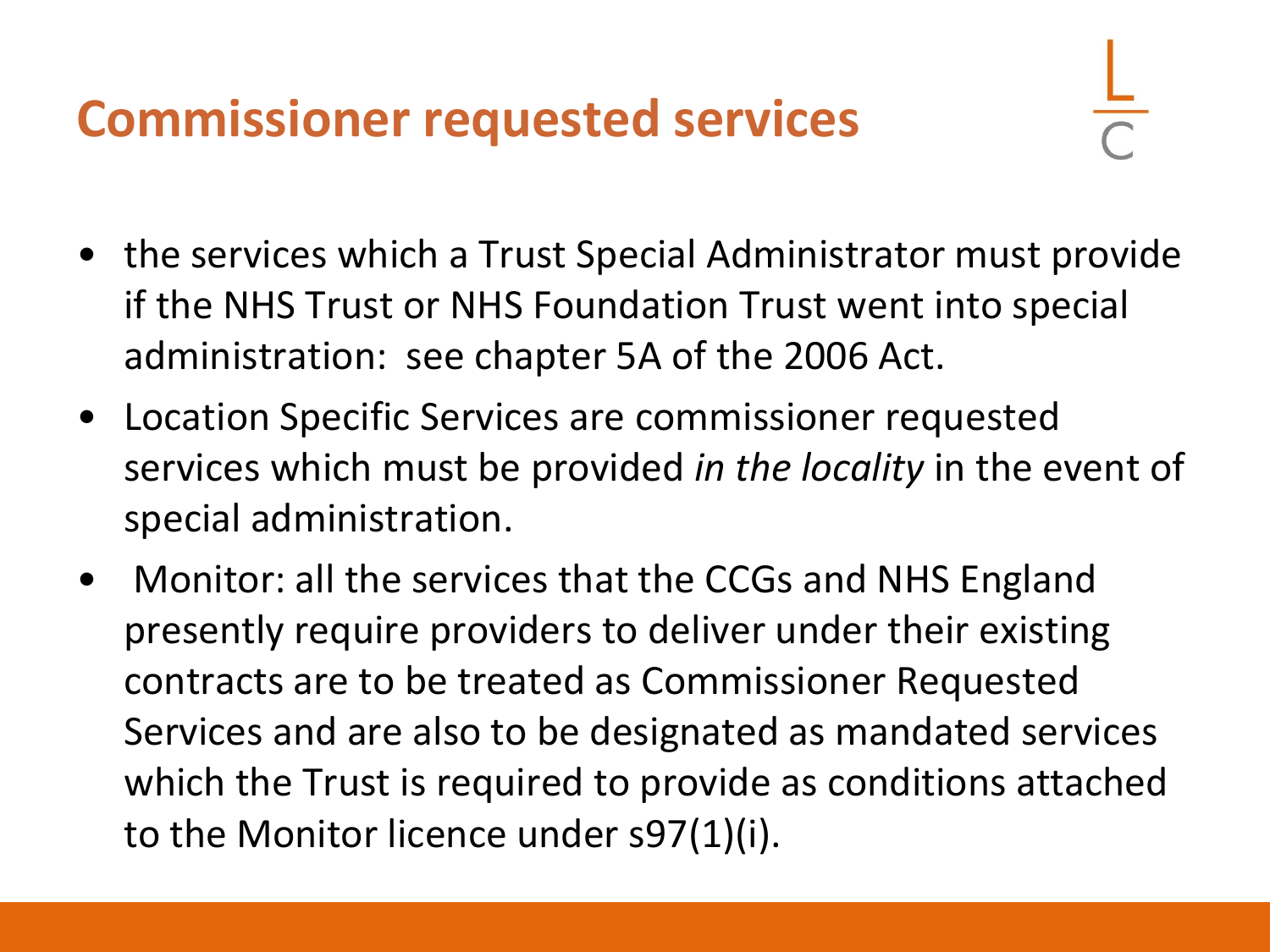#### **Commissioner requested changes**

- both NHS commissioners and providers agree to make a defined set of changes to NHS acute services and make changes to the acute services contract so as to give effect to the proposed reconfiguration of NHS services; or
- an NHS commissioner is the sole decision maker about a proposed set of changes to NHS acute services and then makes proposed changes to the acute services contract so as to give effect to the proposed reconfiguration of NHS services which the provider accepts.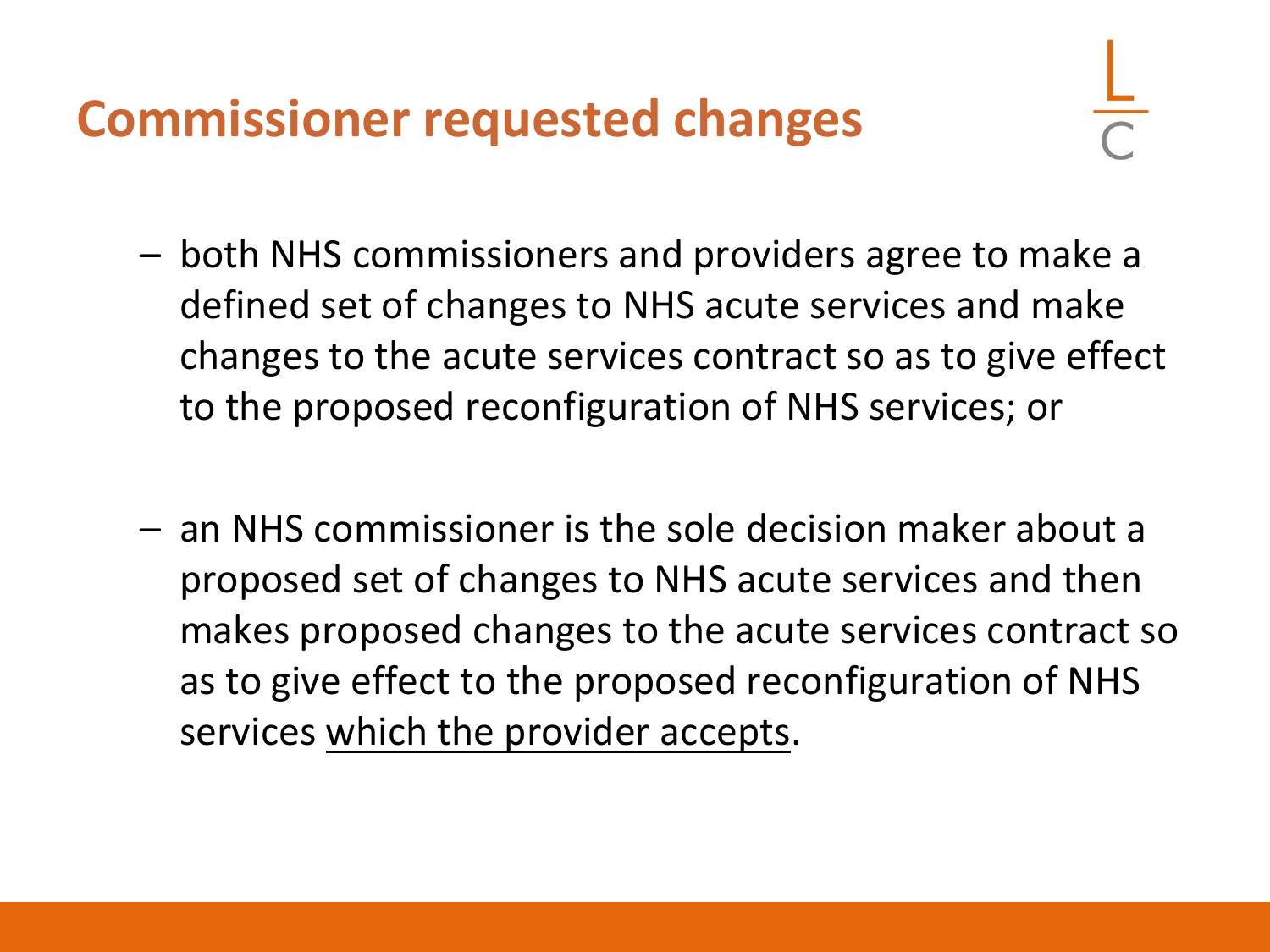#### **But what if …**

- The effect of the Commissioner Requested Changes means that other services provided by the trust cannot continue to be provided for the benefit of the health service; or
- Commissioner Requested Changes have meant that other services are not financially viable for the NHS Trust to continue to deliver.